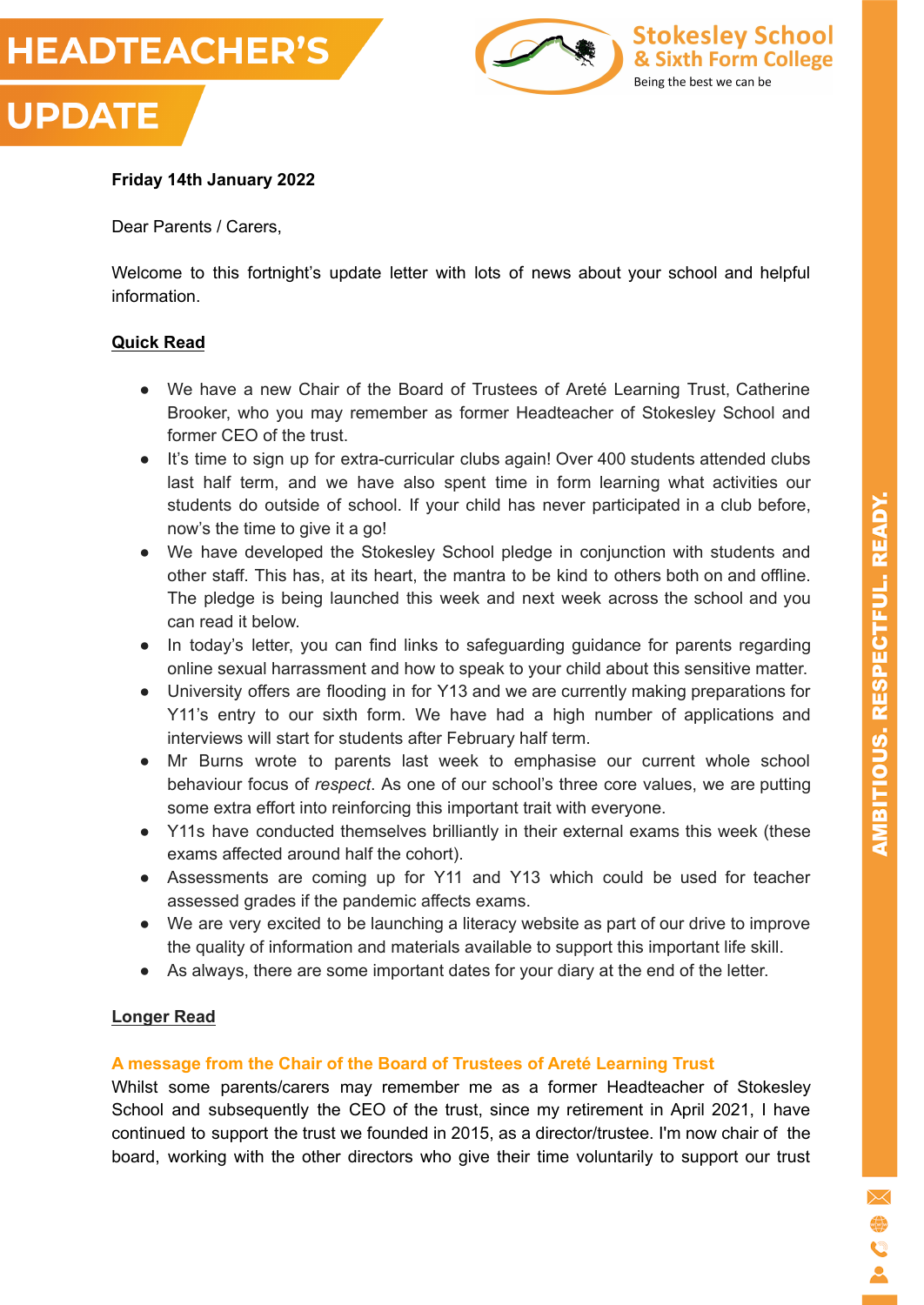





# **UPDATE**

schools. I look forward to meeting parents/carers at one of the many events organised by our schools and will keep you informed of the work of the trust on a regular basis. Thank you for the support and encouragement you continue to give to the staff during these challenging times - it is much appreciated. Kind regards

*Catherine Brooker*

## **Clubs and activities**

It's time to sign your son and daughter up for their clubs and activities again! They're welcome to join the same clubs that they did last term, they can try some new ones, or they can do both! Invites have gone out on the SIMS parent app and should be there ready for you to accept. Thanks in advance for your support with this.

Last term we had over 400 students regularly attending clubs and activities in school. It's so lovely to see students taking part in the wide range of activities that we have on offer, and to hear them talking about what they do in their spare time. We also surveyed students to find out what activities they do out of school, and form tutors have thoroughly enjoyed talking to their tutees about the amazing things they get up to in their spare time. If your son or daughter doesn't attend an extra-curricular club in school or take part in any activities out of school, they have been encouraged by their tutor to give a club a go: they're a great place to make new friends, to learn new skills, or simply to have fun.

Please join us in encouraging your son or daughter to take part in a club and, if you have success, simply sign them up on the SIMS parent app or ask them to pop along to the club where they can sign up themselves. It would be great to have even more students involved in our offer, experiencing the benefits of the club leaders' generosity of time and skill.

## **Stokesley Pledge**

In their assemblies and tutor time sessions over the past couple of weeks, students have been introduced to - and asked to sign - the Stokesley school pledge. This is a document which we can proudly say has been created by staff and students working collaboratively (both sixth form students and those in our focus group) and has, at its heart, our expectation that everyone in our school is kind to one another both on and offline. The pledge consists of 7 core statements, which are included below for your information.

- I will earn the respect of staff and students through my words and actions.
- I will not discriminate against anyone and will treat everyone with empathy and respect.
- I will not start, spread or listen to potentially hurtful rumours about people.
- I will listen supportively to people who have been the targets of abuse or discrimination, and to those who have been accused.
- I will challenge offensive comments if I hear them. I will do this directly, and by reporting them to a member of staff, or by using the button on the student dashboard.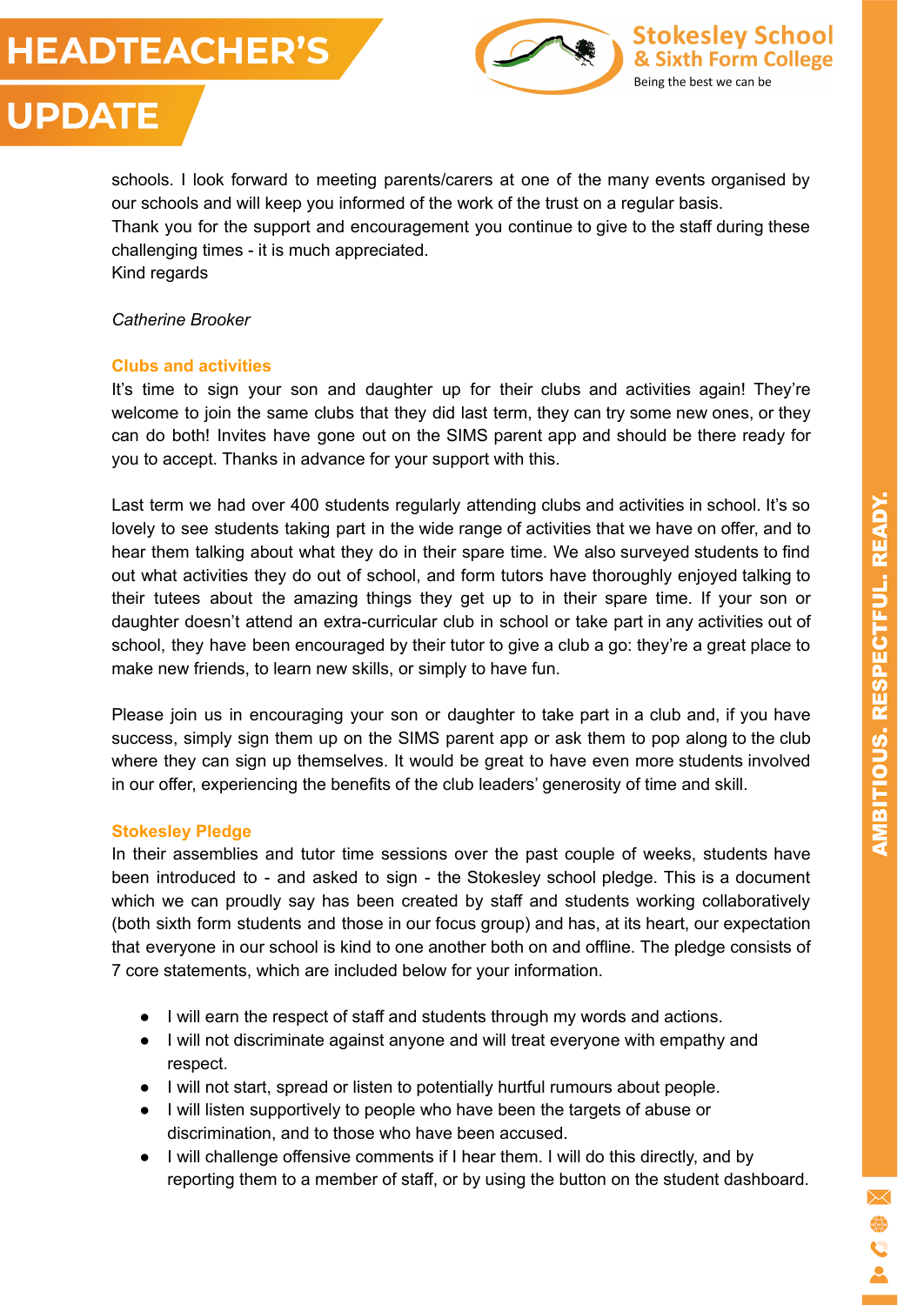- I will not take or share photos or videos without the other person's consent.
- I will keep talking with friends and family about discrimination and abuse, and will raise awareness of these things wherever I can.

We're sure you'll agree that these statements epitomise the way in which we would like *everyone* in our school community to act and that, by behaving in a way that meets these expectations, our students in particular will be setting themselves up well for the future.

## **Safeguarding**

**HEADTEACHER'S** 

**UPDATE** 

Dame Rachel de Souza DBE is the Children's Commissioner for England. When she commenced this role she undertook the largest ever survey of children - The Big Ask - to understand childrens' lives. Following on from this survey, a group of 16-21 year olds were asked to consider what they think parents should know and what parents should say to their children when talking about online sexual harassment. Please see the documents attached with this letter for more information

#### **Applications to our sixth form**

As university offers come flooding in for our current Y13, we turn our attention to our next cohort of sixth form students. We have had well over a hundred applications to our sixth form for September 2022, including more than twice as many as last year from students not currently at Stokesley. The reputation of our excellent sixth form and our area-leading performance data continues to spread across the local community. As has been previously communicated, the next step of the application process is an interview with a member of staff in school. These will be arranged for after the next assessments; the interviews will be about 10-15 minutes long and be during school time after February half term. This interview is a chance to discuss chosen subjects and whether or not entry requirements are currently being met, and also if the choices will allow progression to any chosen career paths or courses post-18. We will also discuss attendance and attitude to learning, setting targets if these are not yet where we would want them to be. The time and location of the interviews will be sent out via text or email to the contact details on the application form in the next few weeks.

## **Whole school behaviour focus**

Mr Burns wrote to you all last week to highlight that this term we are having a focus for our students on being respectful. Our school is a community and, like all communities, it is successful when all members treat each other with respect. Respect is one of our core values and it underpins everything that we do. We have based assemblies over this week and next around what it means to be respectful.

We know that the majority of our students are respectful all of the time and demonstrate exactly the kind of behaviour we expect. However, that doesn't mean we should be content with our standards: we expect our students to always strive to be the best they can be and we in turn always strive to make our school the best it can be. You will be notified through text messages when your child's behaviour falls below our expectations around respect.